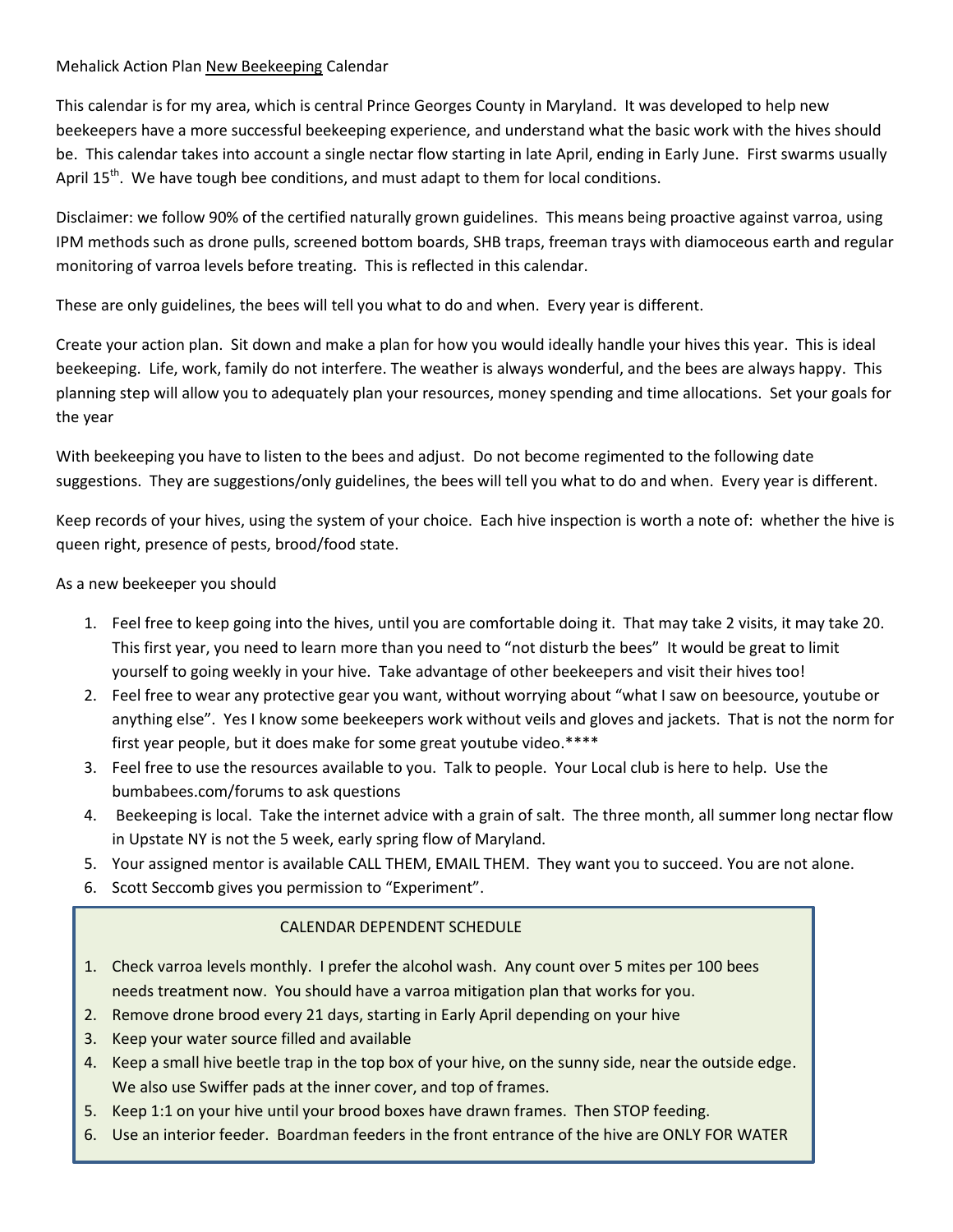# **March/April/May**

Install your package or Nuc. The instructions remain almost the same for either type.

Keep 1:1 on the hive UNTIL your brood box is drawn. This means 2 deep boxes, or 3 medium boxes of drawn frames. After the first box, use a follower board to add empty foundation. It helps to draw out the comb better, and allows you to stay with only giving the bees as much space as they can manage.

Use the Lee Travis Pillowcase technique to reduce the bees flying about while inspecting your hive

Consider putting on a robbing screen from the very beginning. You will have a weak hive until it grows this first year.

If you start with an overwintered nuc, you might get a honey harvest your first year. Once the brood boxes are drawn, remove all 1:1 feed and add a honey super.

Consider hanging a wasp/hornet/moth trap near your hives. We make one with a two liter soda bottle using <http://www.dave-cushman.net/bee/waxmothtrap.html>It has been very effective.

Consider buying a piece of plywood and making a nucleus colony box. The plans for a simple one are at <http://beesource.com/build-it-yourself/5-frame-nuc-d-coates-version/>It makes four nuc boxes, do it with a friend, and keep two each. They make great quiet boxes to hold queens when you are doing inspections, and can also be a good swarm trap.

#### **June**

Continue varroa checks and drone pulls. Check regularly for back filled brood nests. Tilt box up looking for swarm cells. The goal is to add real estate so the bees do not swarm, if you see queen cells your hive is getting ready to swarm. Talk to your mentor on how to resolve the situation.

We enter the dearth - ie. No large nectar sources beginning in mid/late June. The bees do not have incoming resources, and begin to become more defensive of their hives.

Add robbing screens now, if you do not already have them in place. Maggie Mills says she sees basswood in late June, I do not.

# **July**

This is when most beekeepers take their honey crop. You will not be taking a crop this year. Instead you now will acknowledge from this point forward the bees will NOT DRAW COMB.

Take your honey crop if you have an overwintered nuc. Be sparing. We like to see 90% capped on the frames. If you have Italians leave 70-80 pounds on the hive. Once honey crop is taken, this is usually when I treat for varroa to get ready for making winter bees if the counts show a need.

Once the Nectar Dearth begins your bees will evolve into a different behavior. In my house we lovingly call it "Pissy bee syndrome" They become more defensive of their resources. We usually highly limit the amount of time we leave a hive open to reduce setting off a robbing incident. Any inspections are quick and to the point.

# **August**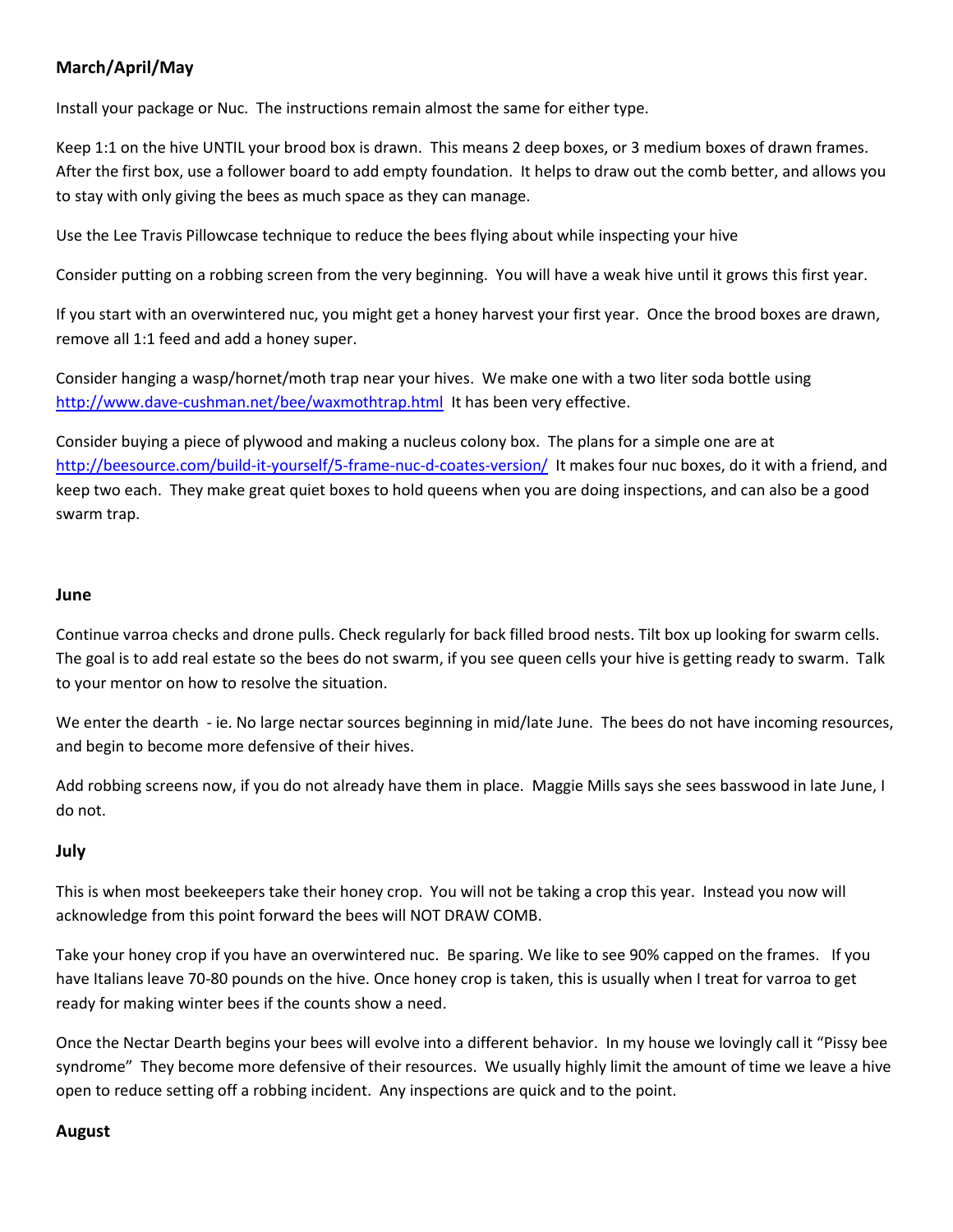Bees naturally switch over to creating winter bees now, following natures clues. Typically we start some 1:1 feed on low stores hives to get them strong for brood raising. This is particularly needed by Italians who love warm weather and makes lots of babies even in the dearth.

Final chance to requeen is August. This is when you decide how you want to progress. Do you want a newly mated purchased queen? Did your bees supercede or replace the queen they arrived with? If so you have a nice young queen for the winter. Is your current queen a real winner, that you are taking through the winter?

# **September-October**

By early September switch to 2:1 if you are still feeding

In Late September, rearrange your hives to bring the brood all down into your bottom brood box. Bring all the brood together so the cluster starts together and is not forced to split cluster to cover brood. Honey stores go in the upper brood boxes.

Mouse guards go on. (Make sure the mice are not already in place)

This is the most dangerous period for re-infection with Varroa. Your strong hive, finds a dead out and brings it home. Be suspicious if your hive gets full of honey during this time. Our goldenrod flow is not that strong. Your robbing bees will be dead by spring if you do not treat again after they have become infected. This year we will be switching to varroa testing every two weeks during this time period.

Insulate your hives in late October if you choose to use it. In Maryland most do not. Add a moisture quilt on the top box. We have successfully used candy boards. Candy boards have traditionally given us our personal best overwintering. Charlie Brandts uses hay in the top box as an insulator.

# **November-December**

Use a hand held IR thermometer to track your cluster location without opening your hives.

# **January**

Check for food needs by popping the top and looking down the inner cover on any day over 45 Degrees. This is NOT a hive inspection, but a quick peek. Do not pull frames. If your bees are on the inner cover add FONDANT or a sugar block NOW on the cluster.

# **February**

Check for food needs by popping the top and looking down the inner cover on any day over 45 Degrees. This is NOT a hive inspection, but a quick peek. Do NOT pull frames. If your bees are on the inner cover add FONDANT or a sugar block NOW on the cluster.

If it is over 50 degrees, consider adding a pollen patty starting in mid-Feb to help the hive grow. [We do not use them, the skunk cabbage is coming in by mid Feb. and small hive beetles love pollen patties]

Start liquid 1:1 feed over the inner cover once days are regularly over 32 degrees

# March 1

# Congratulations you have overwintered your hive….